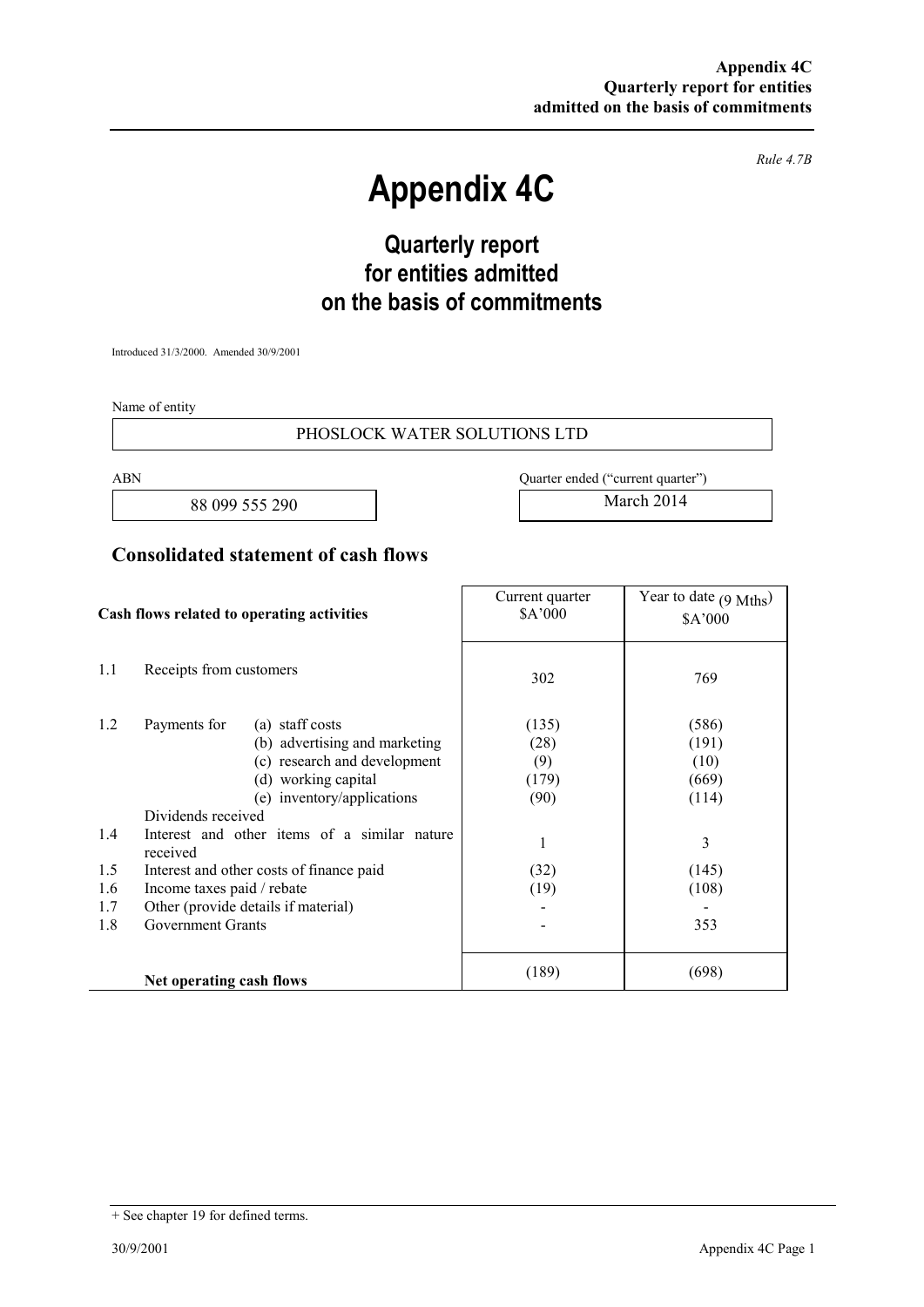|                              |                                                                                                                                                                                                                                | Current quarter<br>\$A'000 | Year to date (9 Mths)<br>\$A'000 |
|------------------------------|--------------------------------------------------------------------------------------------------------------------------------------------------------------------------------------------------------------------------------|----------------------------|----------------------------------|
| 1.8                          | Net operating cash flows (carried forward)                                                                                                                                                                                     | (189)                      | (698)                            |
| 1.9                          | Cash flows related to investing activities<br>Payment for acquisition of:<br>(a) businesses (item 5)<br>(b) equity investments<br>(c) intellectual property<br>(d) physical non-current assets<br>(e) other non-current assets | (4)                        | (44)<br>(113)                    |
| 1.10                         | Proceeds from disposal of:<br>(a) businesses (item 5)<br>(b) equity investments<br>(c) intellectual property<br>(d) physical non-current assets<br>(e) other non-current assets                                                |                            | 61                               |
| 1.11<br>1.12<br>1.13         | Loans from Minority Shareholders<br>Loans repaid by other entities<br>Other (provide details if material)                                                                                                                      |                            |                                  |
|                              | Net investing cash flows                                                                                                                                                                                                       | (4)                        | (96)                             |
| 1.14                         | Total operating and investing cash flows                                                                                                                                                                                       | (193)                      | (794)                            |
| 1.15<br>1.16<br>1.17<br>1.18 | Cash flows related to financing activities<br>Proceeds from issues of shares, options, etc.<br>Proceeds from sale of forfeited shares<br>Proceeds from borrowings<br>Repayment of borrowings                                   | 319                        | 619                              |
| 1.19<br>1.20                 | Dividends paid<br>Other – Capital raising costs                                                                                                                                                                                |                            |                                  |
|                              | Net financing cash flows                                                                                                                                                                                                       | 319                        | 619                              |
|                              | Net increase (decrease) in cash held                                                                                                                                                                                           | 126                        | (175)                            |
| 1.21<br>1.22                 | Cash at beginning of quarter/year to date<br>Exchange rate adjustments                                                                                                                                                         | 181<br>(3)                 | 473<br>6                         |
| 1.23                         | Cash at end of quarter                                                                                                                                                                                                         | 304                        | 304                              |
|                              |                                                                                                                                                                                                                                |                            |                                  |

<sup>+</sup> See chapter 19 for defined terms.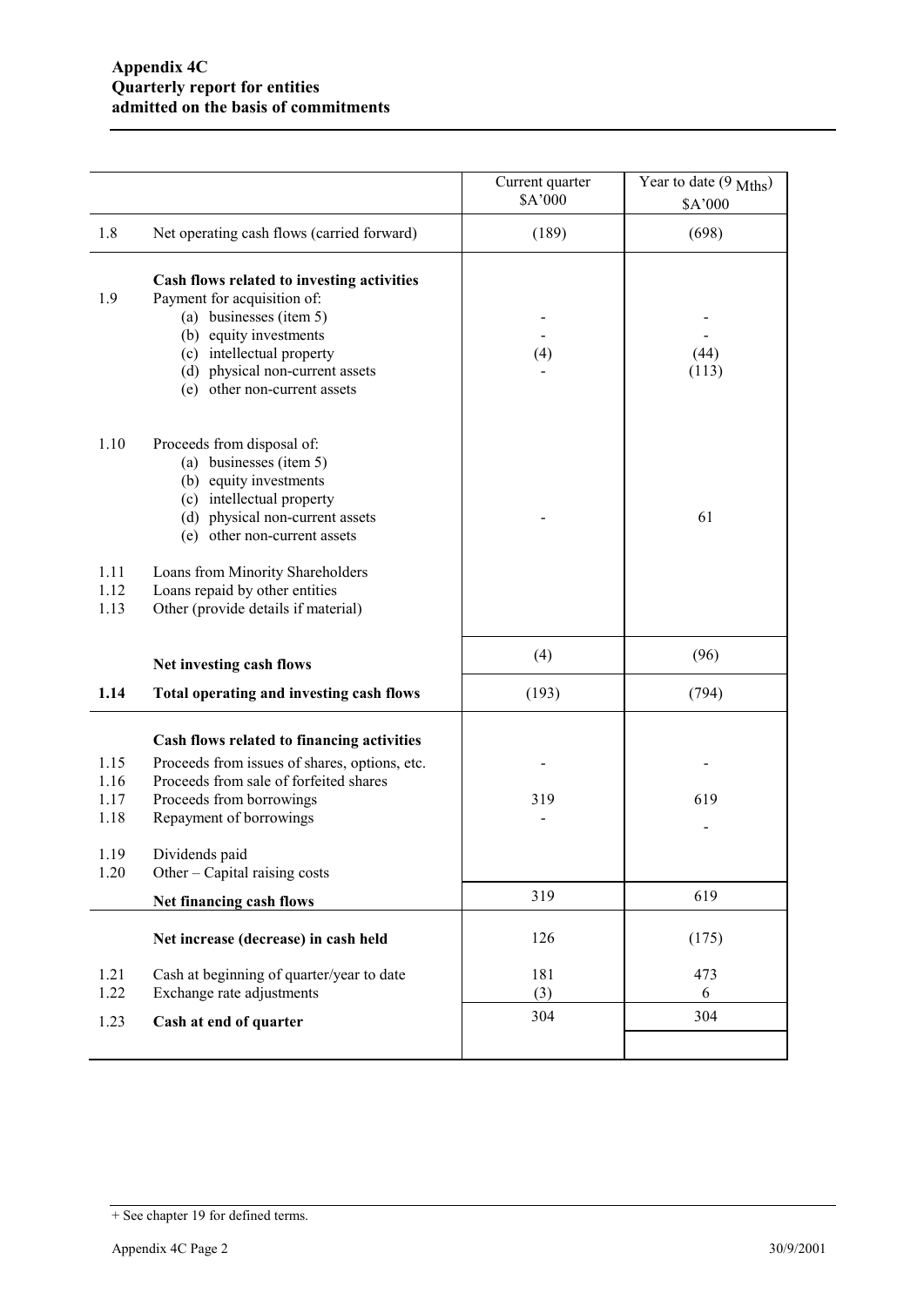### **Payments to directors of the entity and associates of the directors Payments to related entities of the entity and associates of the related entities**

|      |                                                                  | Current quarter<br>\$A'000 |
|------|------------------------------------------------------------------|----------------------------|
| 1.24 | Aggregate amount of payments to the parties included in item 1.2 | 42                         |
| 1.25 | Aggregate amount of loans to the parties included in item 1.11   | -                          |
|      |                                                                  |                            |

1.26 Explanation necessary for an understanding of the transactions During the period \$25,000 was paid as Executive Director salaries and \$16,668 paid as Non-Executive Directors fees.

### **Non-cash financing and investing activities**

- 2.1 Details of financing and investing transactions which have had a material effect on consolidated assets and liabilities but did not involve cash flows
- 2.2 Details of outlays made by other entities to establish or increase their share in businesses in which the reporting entity has an interest

#### **Financing facilities available**

*Add notes as necessary for an understanding of the position. (See AASB 1026 paragraph 12.2).* 

|     |                                        | Amount available<br>\$A'000 | Amount used<br>\$A'000 |
|-----|----------------------------------------|-----------------------------|------------------------|
|     | Loan facilities                        | 850                         | 619                    |
| 3.2 | Converting Notes maturing 30 June 2014 | 1,300                       | 1,300                  |

<sup>+</sup> See chapter 19 for defined terms.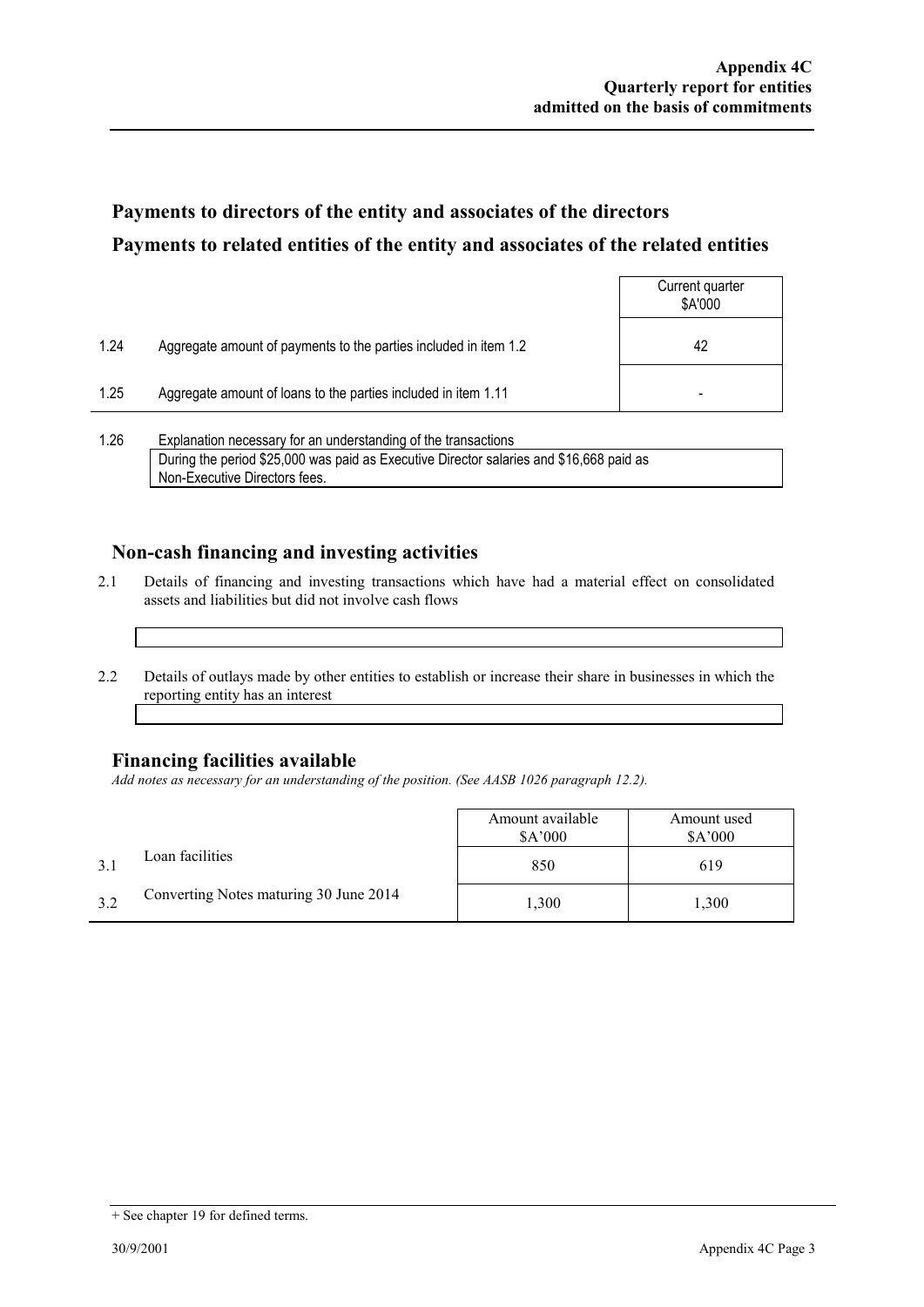### **Reconciliation of cash**

| Reconciliation of cash at the end of the quarter (as<br>shown in the consolidated statement of cash flows) to<br>the related items in the accounts is as follows. | Current quarter<br>\$A'000 | Previous quarter<br>\$A'000 |
|-------------------------------------------------------------------------------------------------------------------------------------------------------------------|----------------------------|-----------------------------|
| Cash on hand and at bank<br>4.1                                                                                                                                   | 249                        | 126                         |
| 4.2<br>Deposits at call                                                                                                                                           |                            |                             |
| 4.3<br>Bank overdraft                                                                                                                                             |                            |                             |
| 4.4<br>Other $-$ Term deposit                                                                                                                                     | 55                         | 55                          |
| Total: cash at end of quarter (item 1.23)                                                                                                                         | 304                        | 181                         |

Acquisitions and disposals of business entities

|     |                                              | Acquisitions<br>(Item $1.9(a)$ ) | Disposals<br>(Item $1.10(a)$ ) |
|-----|----------------------------------------------|----------------------------------|--------------------------------|
| 5.1 | Name of entity                               |                                  |                                |
| 5.2 | Place of incorporation<br>or registration    |                                  |                                |
| 5.3 | Consideration for<br>acquisition or disposal |                                  |                                |
| 5.4 | Total net assets                             |                                  |                                |
| 5.5 | Nature of business                           |                                  |                                |
|     |                                              |                                  |                                |

<sup>+</sup> See chapter 19 for defined terms.